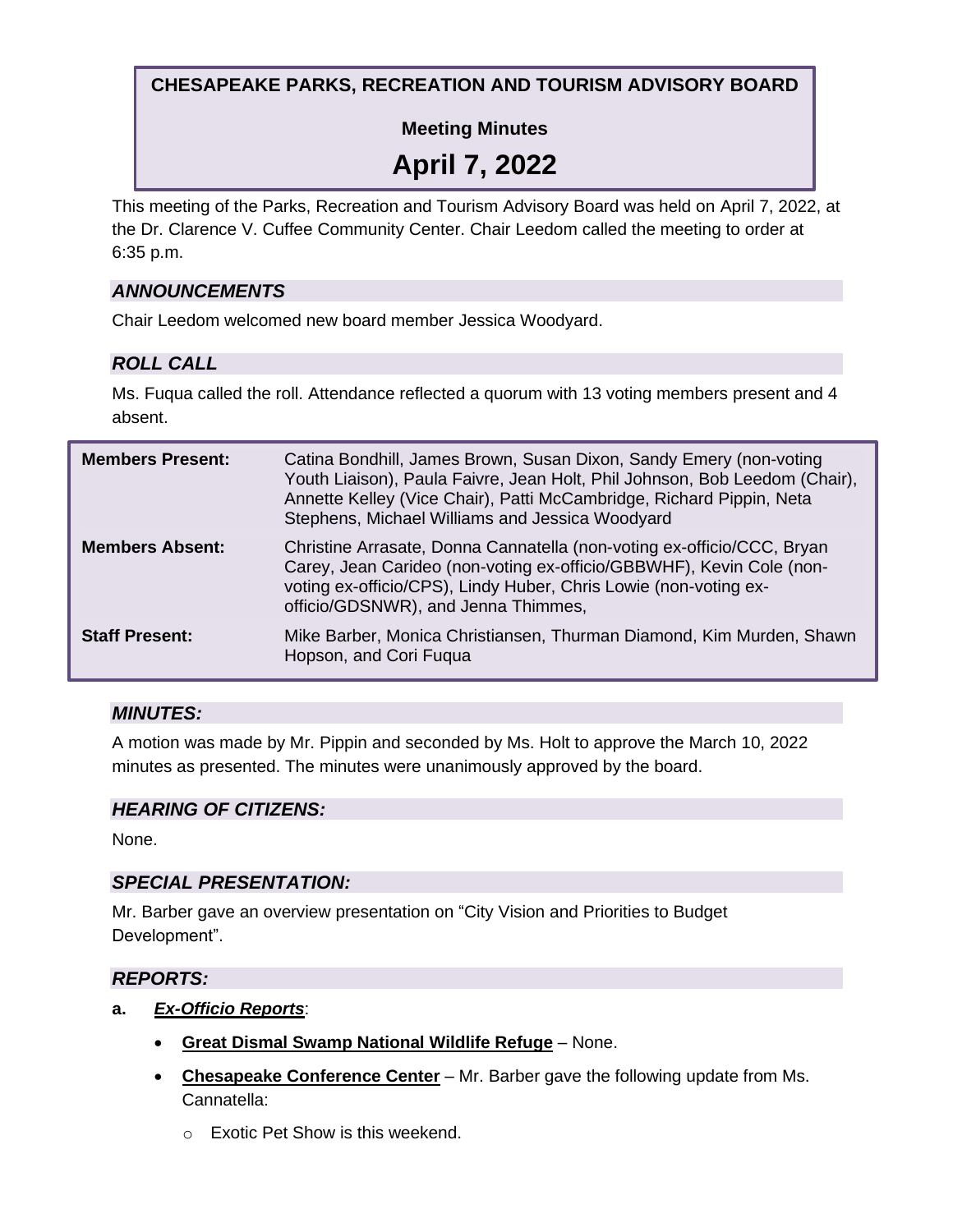- **Chesapeake Public Schools** None.
- **Great Bridge Battlefield & Waterways History Museum** Ms. Fuqua gave the following update from Ms. Carideo:
	- o Come to our **Revolutionary Beerfest** *"Where there will be no taxation without fermentation!" ~ Jon Stull.* Saturday, April 16 from 1-5 pm at the Khedive Shrine Center, 645 Woodlake Drive. Tickets available [online.](https://www.eventbrite.com/e/5th-annual-revolutionary-beer-fest-tickets-267095217987)
- **b.** *Tourism Report* Kim Murden gave updates on the following:
	- $\circ$  Beginning in the March Department Report, Tourism will include some tourism metrics and more facts, figures and stats such as occupancy numbers and web stats. If you have any questions, please call or email Ms. Murden.
	- $\circ$  The Chesapeake Meeting and Sports Incentive (rebate) Program has been approved and is geared toward providing an incentive to meeting planners and sports planners to host or book rooms/functions/events in Chesapeake. They would be eligible for a rebate (capped at \$4,500 total maximum). The money spent must be at a Chesapeake business and they must fill out an application, turn in a receipt and be approved for the rebate. This incentive fund is revenue generated from hotel room taxes collected.
	- $\circ$  We are hosting a free Hospitality Job Fair for our tourism travel partners (hotels, retailers, attractions, facilities, etc.) that are hiring, on Thursday, April 28 from 1- 6pm at the Chesapeake Conference Center.
- **c.** *Parks and Recreation Reports* Also refer to the [Department Report](https://www.cityofchesapeake.net/government/city-departments/departments/parks-recreation-tourism/administration/PRT-Department-Report.htm) and [Park Project](https://www.cityofchesapeake.net/Assets/documents/departments/parks_rec/Project_Updates.pdf) [Updates.](https://www.cityofchesapeake.net/Assets/documents/departments/parks_rec/Project_Updates.pdf)
	- **Recreation** Mr. Diamond gave the following updates:
		- o Pickleball We began offering it on Fridays here at the Cuffee Center.
		- $\circ$  New Basketball Goals We're in the process of replacing the goals at the South Norfolk Community Center.
		- $\circ$  Outdoor Summer Camp registrations will be opening on April 11, Summer Blast registration opens May 5 and Therapeutics Summer Camp registration opened on April 4.
	- **Events & Misc**. Ms. Christiansen gave the following updates:
		- $\circ$  EGGspedition will take place on two Saturdays this year April 9 and April 16 at 16 different parks on each date. Check the [website](https://www.cityofchesapeake.net/government/city-departments/departments/parks-recreation-tourism.htm) and our [Facebook page](https://www.facebook.com/ChesapeakePRT) at 9am on each of those Saturday mornings for the list of participating parks for that day.
		- $\circ$  Wildflower Planting will be happening April 23 at Bells Mill Park and we'll report on it next month.
		- $\circ$  Trash Can Painting Contest at Bells Mill Park took place on Saturday, March 26 at there was lots of participation and engagement on social media. Check out our Facebook posts to see the entries and the winner chosen by most number of likes.
		- $\circ$  Staffing We've hired new staff for two key positions, Chief Park Ranger and Turf Manager. We still have holes to fill but starting to make some progress.
		- o Paddle for the Border is sold out and coming up in May, and KayaXpedition in June.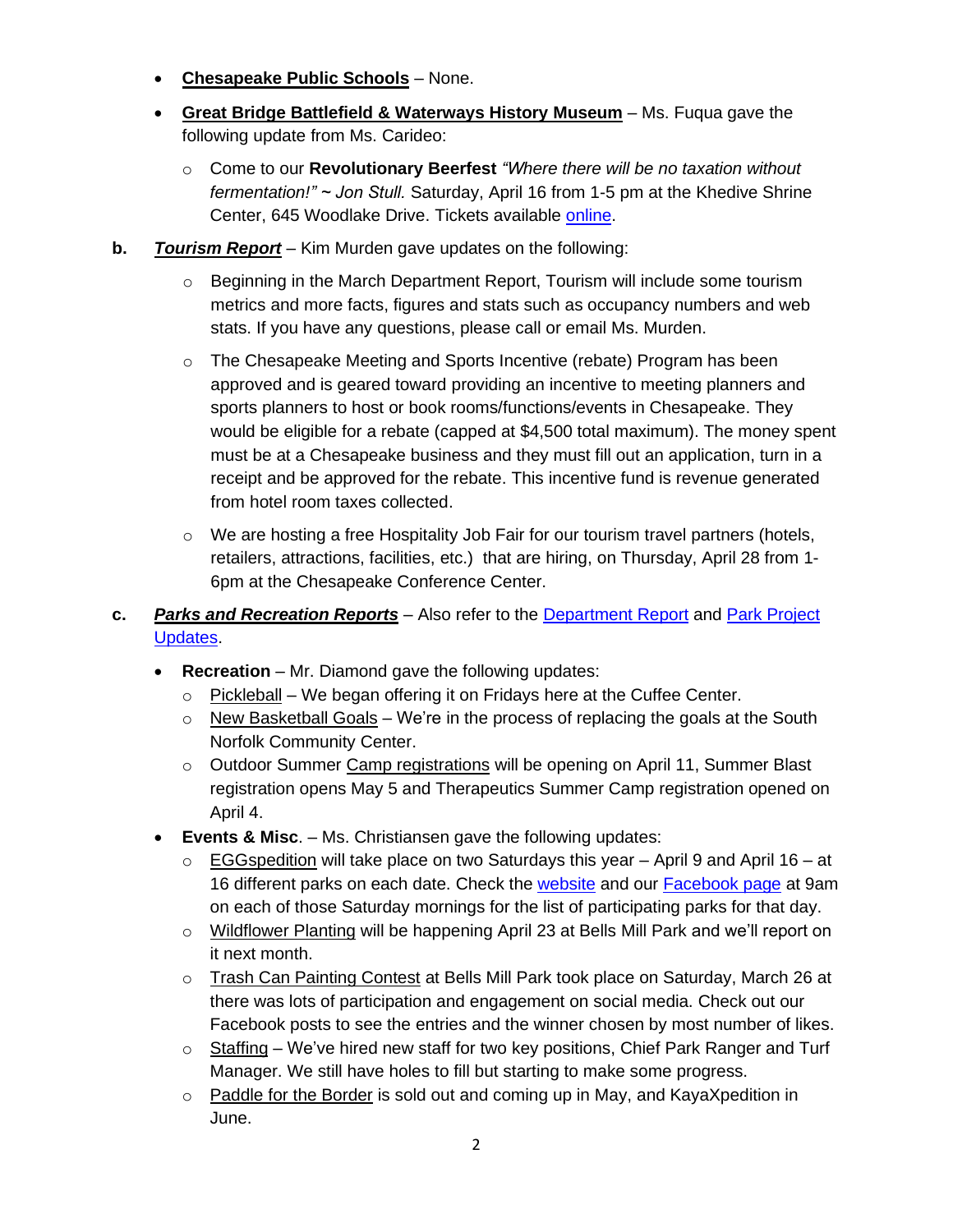- o Northwest River Park Campground opened for the season last weekend.
- **Grounds** Mr. Hopson gave the following updates:
	- $\circ$  Mowing Transitioning into mowing season, but still finishing up some of the winter projects.
	- $\circ$  Event Support Events and volunteer projects are beginning so we'll be busy soon with grounds support.
	- o Hiring Also working hard trying to fill vacant positions.
	- $\circ$  Athletics Support Soccer and softball are up and running for practices/games so our athletics grounds team is busy preparing and maintaining fields.

#### **d.** *Director Updates and Department Reports*:

- Mr. Barber gave the following updates:
	- o **Great Bridge Battlefield Park South –** The Battle of Great Bridge Monument is scheduled to be moved from City Hall to Battlefield Park South beside the Great Bridge bridge on April 23. The Battlefield Park South site is where the battle reenactment is held every year and we are working with the Army Corps of Engineers to further develop that site. Future plans include renovating the old fire station building to become a waterways-type visitor facility, adding some shelters, work on improving the bulkheads and pylons, and connectivity with sidewalks, etc.
	- o **Chesapeake Rotary Club's Spring Art Show** is also happening April 23-24 at City Park with over 100 artists. The Deloreans and other groups will be performing free concerts**.**
	- o **Generators** have been installed at all community centers and they are up and running. This was done mainly so the centers could be used as emergency shelters if needed.
	- o **Historical Village at the Dismal Swamp** We hosted a very nice ceremony with Congressman McEachin and other federal, state and local representatives attending where they presented a "check" for \$3M to the City for the Historic Village project funding. The entire project is projected to be around \$9M and we are close to that figure in financial commitments. We are hopeful that we can open at least part of the village around 18 months from now.
	- o **Judge Eileen A**. **Olds Courtyard Park** Plans include installing a clock tower and it's out for bid.
	- o **Heron Landing Park**  The pre-bid meeting was held today and bids close at the end of the month.

#### *UNFINISHED BUSINESS*:

• None.

#### *HEARING OF BOARD MEMBERS*: